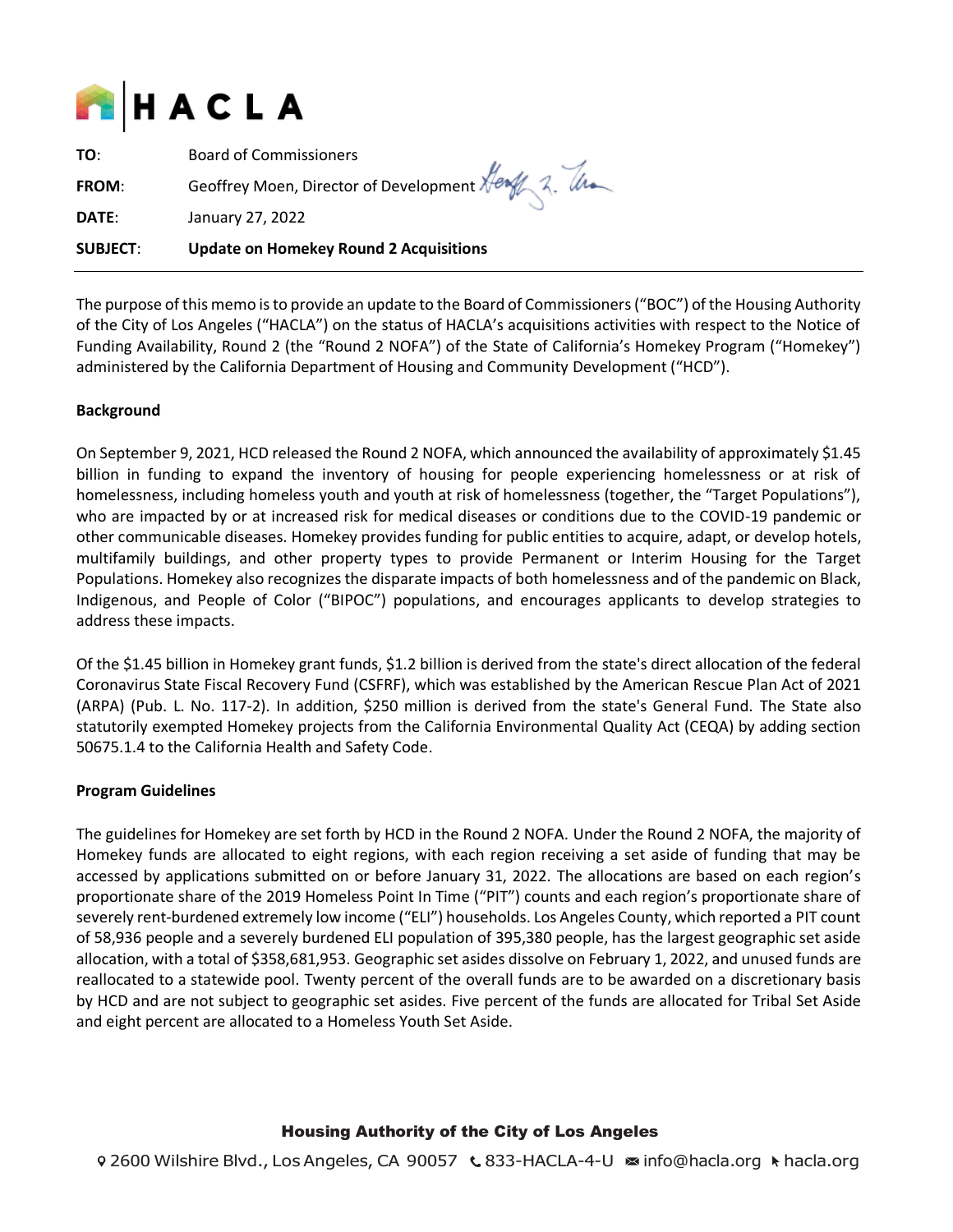## Page **2** of **5**

The Round 2 NOFA provides Homekey funding for both: 1) capital expenditures, including property purchase, rehabilitation, and development, and 2) operating subsidy. Capital grants are comprised of a baseline allocation based on the bedroom count of the unit combined with a match of up to \$100,000 per unit for local funding contributed to the project. The program also provides additional capital funding for units targeted for chronically homeless individuals and for youth. Projects that submit applications by January 31 are also eligible for a \$10,000 per unit bonus. Finally, projects that are 90% occupied within eight months of award by HCD are eligible for an additional bonus of \$10,000 per unit. The amount of capital subsidy per unit may range from \$150,000 for a studio or one bedroom with no local match, submitted after January 31, and with 90% occupancy more than eight months from award, to \$320,000 for a three bedroom unit (or any size chronic homeless unit) with a full local match, submitted prior to February 1 and with 90% occupancy within 8 month. The occupancy bonus is awarded with the capital funds but must be spent on operations.

Projects underwritten with a net operating deficit are eligible to apply for operating subsidy up to an amount equal to \$1,000 per unit per month for three years. The cap increases to \$1,400 per unit per month for chronic homeless or youth homeless targeted units. The maximum subsidy is available only if there is a local commitment to subsidize four years of operations at the same rates.

## **Partnership with the City of Los Angeles**

HACLA began sourcing and evaluating potential properties for Homekey in early 2021 in anticipation of the forthcoming Round 2 NOFA. In the spring of 2021, the City of Los Angeles ("City") requested that HACLA consider reprising its role in partnership with the City, whereby HACLA would manage acquisitions on behalf of the City. HACLA and the City, through the Los Angeles Housing Department ("LAHD"), entered into a Professional Services Agreement to that effect in November of 2021. Properties acquired on behalf of the City ("City Projects") will be transferred by HACLA either at closing or post-closing to owner-operators to be selected by LAHD through a competitive Request for Proposals ("RFP") to be issued in February 2022. HACLA also issued a Notice of Funding Availability ("NOFA") for 650 Project-Based Section 8 Housing Choice Vouchers ("PBVs") to provide rental subsidy and support operations for Homekey properties. Through the second round of Homekey, HACLA anticipated that it would acquire approximately 350 units in multiple properties for HACLA's asset management portfolio, while HACLA would also acquire 750 or more units on behalf of the City of Los Angeles. Also in November of 2021, the City approved an action allocating \$15 million to HACLA for soft residual receipts loans for HACLA Properties ("City HACLA Loans").

Funding for the local match will come from draws on HACLA's revolving line of credit with City National Bank (the "LOC") and from City HACLA Loans for HACLA-owned properties, and from cash at closing by the City for City Projects. The draws on the HACLA LOC will be taken out following lease-up and stabilization with conventional debt or bond financing. City Projects, which are anticipated to have approximately 30% to 35% of their units covered by PBV, will utilize HCD operating subsidy, City operating subsidy, and tenant based vouchers in order to meet operating expense needs.

## **Property Selection and Acquisition**

LAHD provided a series of priorities to HACLA for Homekey acquisitions. The first priority was for good condition, vacant multifamily structures with 40 or more units that could be occupied almost immediately following closing and with little or no need for capital expenditure beyond acquisition. Other priorities include hotels with kitchenettes, followed by other hotels and property types. HACLA staff identified potential properties through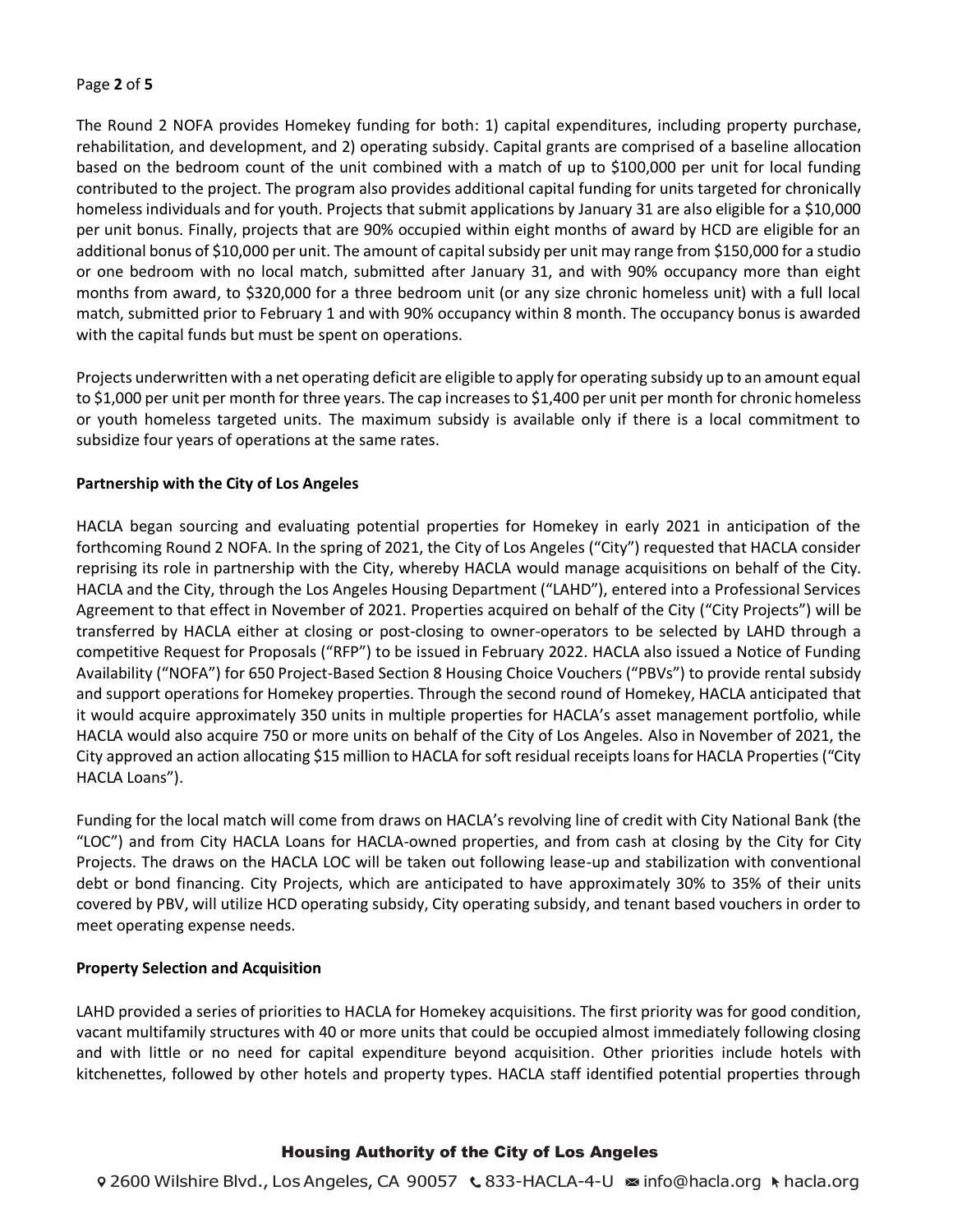## Page **3** of **5**

property brokers, analysis of City building permit records, and searches of proprietary real estate information service data. HACLA created a database of potential properties and worked diligently to source properties meeting the City's priorities in as many of the City's Council Districts as possible. Beginning in the summer of 2021, HACLA began negotiating pricing and terms with multiple sellers in an effort to secure the number of units needed to reach HACLA's and the City's goals at the lowest prices. HACLA executed the first purchase contract for 6521 S. Brynhurst Avenue, a 41 unit new construction multifamily development in Council District 8 in the Hyde Park neighborhood, on July 14, 2021. HACLA entered into additional purchase contracts throughout the following months. In each case, the contract requires the delivery of a final certificate of occupancy ("COO") to HACLA prior to closing, in addition to various contingencies, including approval by the BOC. HACLA also conducts multiple investigations during a blanket due diligence period for each property, including appraisals, physical needs assessments, zoning and permitting analysis, title and surveys, accessibility code analysis, and other items.

#### **Homekey Round 2 Portfolios and Application Status**

HACLA began submitting applications to HCD for Homekey awards in November of 2021. On January 18, 2022, HACLA received its first award, for approximately \$21 million, for a 79 unit new construction multifamily HACLA Project at 5050 W. Pico Boulevard in CD 10. On January 21, 2022, HACLA will close on the purchase of the first Homekey Round 2 project, an 80 unit new construction multifamily project at 740 S. Alvarado Street in the Westlake neighborhood in CD 1 near HACLA's central office.

Prior to the January 27, 2022 BOC meeting, the BOC had considered and approved of the acquisition of 8 properties with 462 units at a total purchase price of \$190,793,300 (\$412,973/unit). In an effort to submit funding applications prior to February 1 and to maximize the use of state resource to address the homelessness crisis in Los Angeles, HACLA staff, at the request of the City and based on internal priorities and underwriting, has brought forward proposals for an additional eight (8) properties with 814 units at a total purchase price of \$317,175,000 (\$389,650/unit) at the January 27 BOC meeting. Following submission of applications, HACLA staff anticipates award letters will be issued in 45 to 60 days by HCD, followed by closings 30 to 45 days afterward, or later in accordance with the construction schedule and purchase contract for each property.

In sum, the HACLA round 2 portfolio consist of 5 projects with 302 units at an average cost of \$426,824 per unit, and the City Homekey round 2 portfolio consists of 11 projects with 969 units at an average cost of \$388,992 per unit. The following tables provide a summary of the portfolios. HACLA anticipates that it will bring forward another HACLA Project in the coming months to utilize the remaining 48 PBVs under the PBV NOFA.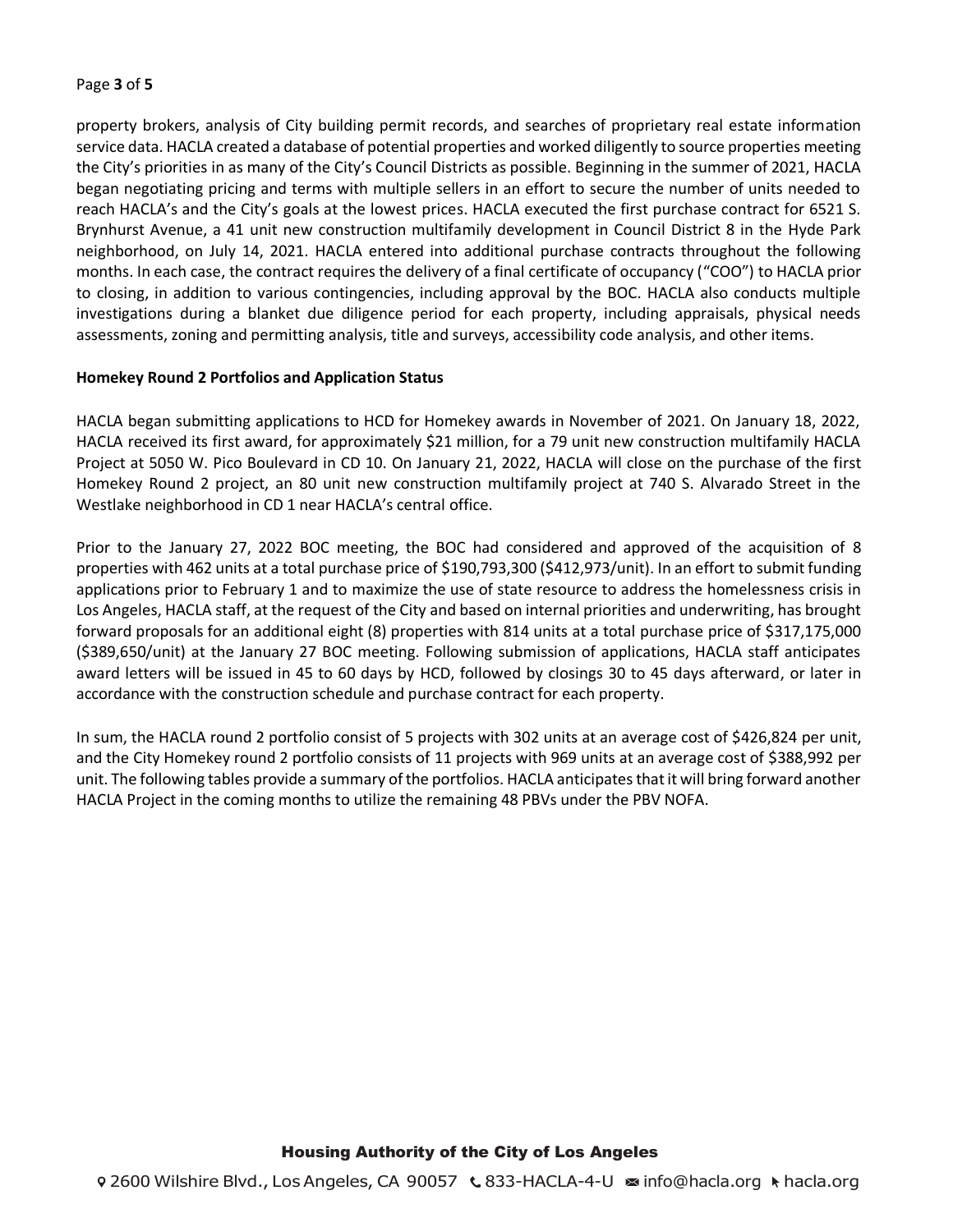|                             |                          |    |                       |                     |             |                                   | <b>Property Units</b> |                          |                          |                          |                       |    |                |               |
|-----------------------------|--------------------------|----|-----------------------|---------------------|-------------|-----------------------------------|-----------------------|--------------------------|--------------------------|--------------------------|-----------------------|----|----------------|---------------|
| <b>Address</b>              | $\overline{\phantom{a}}$ | CD | Concilmember          | <b>Project Type</b> | <b>Type</b> | Total<br>$\overline{\phantom{a}}$ | Studios ~             | 1BRs                     | 2BRs                     | 3BRs                     | <b>Purchase Price</b> |    | Price/Unit   - | Closing Dat - |
| 6521 Brynhurst              |                          | 8  | Harris-Dawson         | City                | Multifamily | 41                                |                       |                          | 41                       | $\overline{\phantom{a}}$ | 17,340,000            | Ŝ. | 422,927        | 2/28/2022     |
| 2812 W Temple               |                          | 13 | O'Farrell             | City                | Multifamily | 42                                | 18                    | 24                       | $\overline{\phantom{a}}$ |                          | 18,580,800            |    | 442,400        | 5/31/2022     |
| 14949 Roscoe                |                          | 6  | Martinez              | <b>HACLA</b>        | Multifamily | 29                                | 4                     | 13                       | 11                       |                          | 10,000,000            |    | 344,828        | 5/1/2022      |
| 7639 Van Nuys               |                          | 6  | Martinez              | City                | Multifamily | 36                                |                       | 8                        | 28                       |                          | 16,600,000            |    | 461,111        | 2/28/2022     |
| 916 N Alvarado              |                          | 13 | O'Farrell             | City                | Multifamily | 27                                | 24                    |                          | 1                        |                          | 11,272,500            |    | 417,500        | 5/31/2022     |
| 1654 W Florence             |                          | 8  | Harris-Dawson         | City                | Multifamily | 128                               |                       | 128                      |                          |                          | 49,500,000            |    | 386,719        | 3/30/2022     |
| 740 S Alvarado              |                          |    | Cedillo               | <b>HACLA</b>        | Multifamily | 80                                | 42                    | 33                       | 5                        |                          | 31,000,000            |    | 387,500        | 1/21/2022     |
| 21121 Vanowen               |                          | 3  | Blumenfield           | City                | Multifamily | 101                               | 41                    | 46                       | 14                       | ٠                        | 55,240,000            |    | 546,931        | 4/15/2022     |
| 5050 W Pico                 |                          | 10 | Office of District 10 | <b>HACLA</b>        | Multifamily | 79                                | 6                     | 73                       | ٠                        |                          | 36,500,000            |    | 462,025        | 1/28/2022     |
| 6531 S Sepulveda            |                          | 11 | <b>Bonin</b>          | City                | Hotel       | 133                               | 133                   |                          |                          |                          | 52,535,000            |    | 395,000        | 6/30/2022     |
| 18602 S Vermont             |                          | 15 | <b>Buscaino</b>       | City                | Hotel       | 136                               | 136                   |                          |                          |                          | 37,808,000            |    | 278,000        | 6/30/2022     |
| 20205 Ventura               |                          | 3  | Blumenfield           | City                | Hotel       | 146                               | 146                   |                          |                          |                          | 46,866,000            |    | 321,000        | 6/30/2022     |
| 19325 Londelius             |                          | 12 | Lee                   | City                | Hotel       | 117                               | 117                   |                          |                          |                          | 46,791,000            |    | 399,923        | 6/30/2022     |
| 10150 Hillhaven             |                          |    | Rodriguez             | <b>HACLA</b>        | Multifamily | 34                                |                       |                          | 26                       |                          | 17,750,000            |    | 522,059        | 5/30/2022     |
| <b>BLVD Hotel</b>           |                          | 4  | Raman                 | City                | Hotel       | 62                                | 61                    |                          |                          | $\overline{\phantom{a}}$ | 24,400,000            |    | 393,548        | 5/31/2022     |
| 1044 N Soto                 |                          | 14 | de Léon               | <b>HACLA</b>        | Hotel       | 85                                | 85                    | $\overline{\phantom{a}}$ |                          |                          | 35,785,000            |    | 421,000        | 9/1/2022      |
| <b>Total: 16 Properties</b> |                          |    |                       |                     |             | 1,276                             | 813                   | 334                      | 127                      | \$.<br>$\mathbf{2}$      | 507,968,300           |    | 398,094        |               |

HACLA

*\* Note: Certain terms still subject to finalization for certain properties. All terms are based on executed purchase contracts or signed letters of intent.*